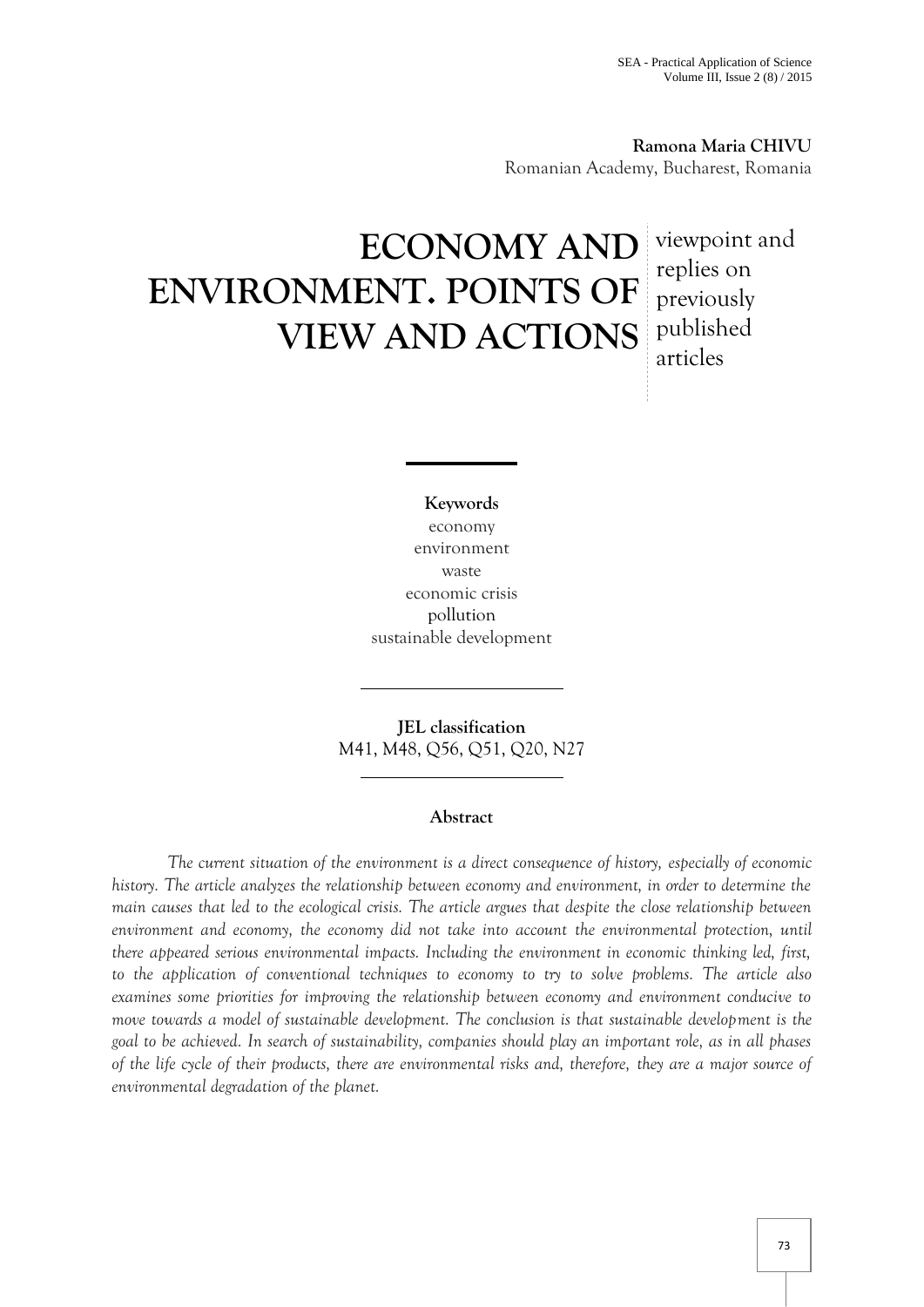## **Introduction**

Environmental Protection Law 195/2005 defines the environment as a set of conditions and natural elements of the Earth: air, water, soil, subsoil, the characteristics of the landscape, all atmospheric layers, all organic and inorganic matter and living beings, systems natural interaction, including the items listed above, including some material and spiritual values, quality of life and conditions that may affect human health and welfare.

While it has always been present in human activities, the concern for its conservation did not appear until the important issues that arose and ecological disasters. Late enough after I witnessed dramatic episodes, true ecological disaster that has been flooding in recent years, increasing desertification in the south, tornadoes, long periods of drought, we started to realize that they exceeded the limits which have caused severe damage in nature and even the disappearance of many species of plants and animals.

Pollution, which recently acquired an universal character, is among the major factors that induce imbalances in nature (Florea, 2005). Record all facts reckless nature, man-made attacks, consciously or unconsciously, stores them in memory and when ... fill the glass ... merciless revenge. In this respect, environmental degradation, mainly due to human activities, led to the creation of organizations defending the natural environment, and raising international and national bodies, which were forced to take action in this regard [*International organizations like the United Nations and non-governmental organizations (NGOs), are one of the leading exponents in promoting conservation*]*.*

All these have shaped the evolution of economic thought regarding consideration of environmental issues surrounding the economy.

#### **Economy and the environment. Points of view and actions**

Until recently humanity has considered separately the two systems: the ecological system and economic system. Economic activity has always been linked to the natural and social environment in which they develop. Before the industrial revolution, economic development was slow and was part of an agrarian world, in harmony with nature (Florea, 2005). With the beginning of industrialization becomes clear that nature is dominated by man. Economic theories develop as the technical ones progress, but none consider the natural factor. The production and consumption was made without taking into account the environmental impacts that might result because it was assumed that nature itself would solve the problem by recycling waste and waste generated.

Water, air and soil are considered collective goods, but not assigned any value (price).

Until recent decades, mankind has assumed the environmental issue as a global problem, although this was mainly due to the Industrial Revolution, which was and continues to be today, very harmful to the environment (Nedelcu, 2011). Before the Industrial Revolution, we had an unpolluted clean and healthy environment. The appearance of vehicles led to a large factor of air pollution, the emergence industry, factories and plants, the emergence of nuclear bombs, along time they have produced a number of significant disasters and even disorganized human life, they led to a disinterest in terms of health living environment, acting in a malicious sense. Thus, although industrialization over time exercised undeniable influence on favorable economic and social progress of nations, it gradually generated a series of negative consequences, unexpected and not accounted for.

Currently the technical consequences of social development have become so high that the critical threshold that ensures a balance between human activity and natural regenerative capacity was exceeded and degradation jeopardize even further economic development.

Practice has shown that between a certain way of conceiving the industrialization and stimulation of technical progress and economic and social progress not only that there is an actual line, but most often, in one way or another object. The most convincing argument is that although this led to major technical and technological performance, it hastrained at the same time and high consumption of raw materials and energy, with serious effects on the environment.

Departments where there is the impact of human activity on nature, involve:

The intensive use of renewable natural **Section** resources (oil, gas, coal), leading to serious imbalances in nature;

Removal of the biosphere, of many species of plants and animals with their own ecosystem destruction (destruction of biodiversity);

The introduction into the environment of large amounts of toxic, difficult or even impossible to assimilate for nature;

Changing the composition of the oceans and seas by the discharge of chemical and radioactive waste, with serious consequences for living things, including humans;

The radical shift of geographical landscapes through large-scale development project;

**Climate** change, the emergence and worsening of phenomena such as the greenhouse effect, acid rain, desertification of areas, etc.

All human activity taking place in the environment interacts with it, causing a series of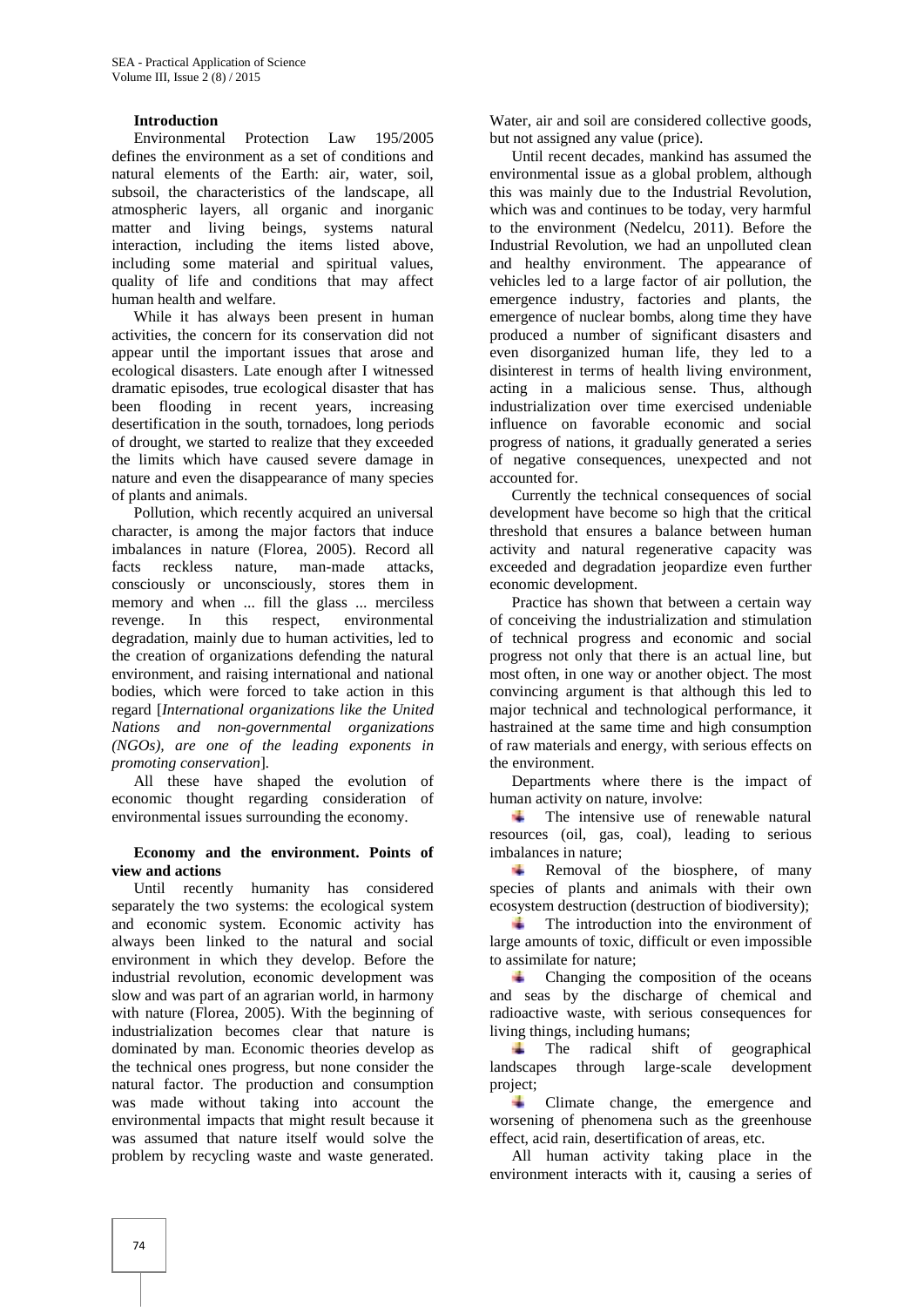changes. As long as these changes are kept below a threshold, nature, through its cyclical processes, manages to compensate for changes imbalances.

At the threshold, imbalances cannot be offset by economic natural processes in the environment and its irreversible transformations occur.

This type of development can be considered responsible for many of our difficulties. This is because:

4 We have not considered all incoming raw material components in the production process; consequently, from a range of raw materials use only a small percentage;the rest is considered waste / waste and water discharge in the atmosphere or deposited directly on the ground, which lead to pollution of soil and groundwater;

high consumption of non-renewable raw materials and mineral resources has led to exhaustion within a relatively short time resource stocks;

÷. Agriculture: thanks to the use of machines becoming more specialized and pesticides and chemical fertilizers became in addition to consuming non-renewable resource and a source, not insignificant, pollution of surface waters. In some instances, to increase arable land there were cleared forests, which resulted in changes to the landscape by landslides or floods;

industrialization led to strong population A. concentration in major urban areas, which resulted in the increasing number of pollutants.

Economic developments show that such a development has affected the natural environment in several ways:

> $\triangleright$  biological - harmful substances to infestation;

> $\triangleright$  aesthetic - degradation disappearance of landscapes; creating modified landscapes etc .;

> $\triangleright$  functional - affecting the environment.

In those circumstances, environmental degradation, pollution and appearance to ecological imbalances occur, with incalculable consequences on economic development and quality of life. The development, so far, of the society has made great economic miscalculation respectively neglected the cost of degradation and damage to the environment and human health. It has caused costs to be borne by all of society and the values of which cannot yet be reliably estimated.

The link between economic development and the environment has been perceived and especially considered quite difficult, since, was an unseen face of things, the `what comes less current preoccupations, whose effects were medium and long term. It has generated and then emphasized the antagonism between man and the natural environment, produced creation cycle disorders and

consumption of goods produced. Under the current conditions we can talk about a more obvious contradiction between a certain orientation of development and environmental requirements to maintain the balance.

Hence the logical conclusion – we need to rethink the organization and functioning of economic activities respectively a transition to a behavior and a way of life acceptable from the ecological point of view and human.

Economic development based on the abusive use and irrational, non-renewable and renewable resources cannot continue indefinitely. It is necessary to change the attitude and thinking, giving up the old economic patterns in order to ensure long-term integrity of natural systems which support life on Earth. At the same time, economic development should be done, which is in line with the needs and constraints of nature, which require liaising development of the economic policy and the ecological one at all levels and in all branches of the state economy. Harmonization of expanding their business with protection of environment requires recognition that economic development is able to generate environmental benefits, just as healthy ecosystems involves economic benefits.

Economic development raises the aspirations of society and generates ecological improvement requirements. Increasing incomes and higher standards of living shall lead to the satisfaction of fundamental material needs, and in this way, when the present is safe, people can focus their attention on the future, with due regard to environmental issues.

Although the correlation between income growth and environmental concerns internationally is the same, though there are differences in the industrialized countries, Third World countries and former communist countries (Vreja, 2011). In industrialized countries, countries with strong economy and a higher standard of living, the trend is to spend more time, more money and resources, the ecological problems, leading to a less polluted environment. On the other hand, developing countries - who have to struggle with poverty, with external debt and severe social problems - do not have time, money and resources for nature conservation. The consequences of these problems are particularly serious: the environment is not healthy, environmental factors are strongly affected by pollution and quality of life is disappointing  $(Ghere, 2010)$ .

Experts consider that in underdeveloped economic progress can achieve conciliation between the natural environment and the pressures to which it is subjected to poverty limiting population growth. Uncontrolled growth of population in these countries in recent decades has led to increased